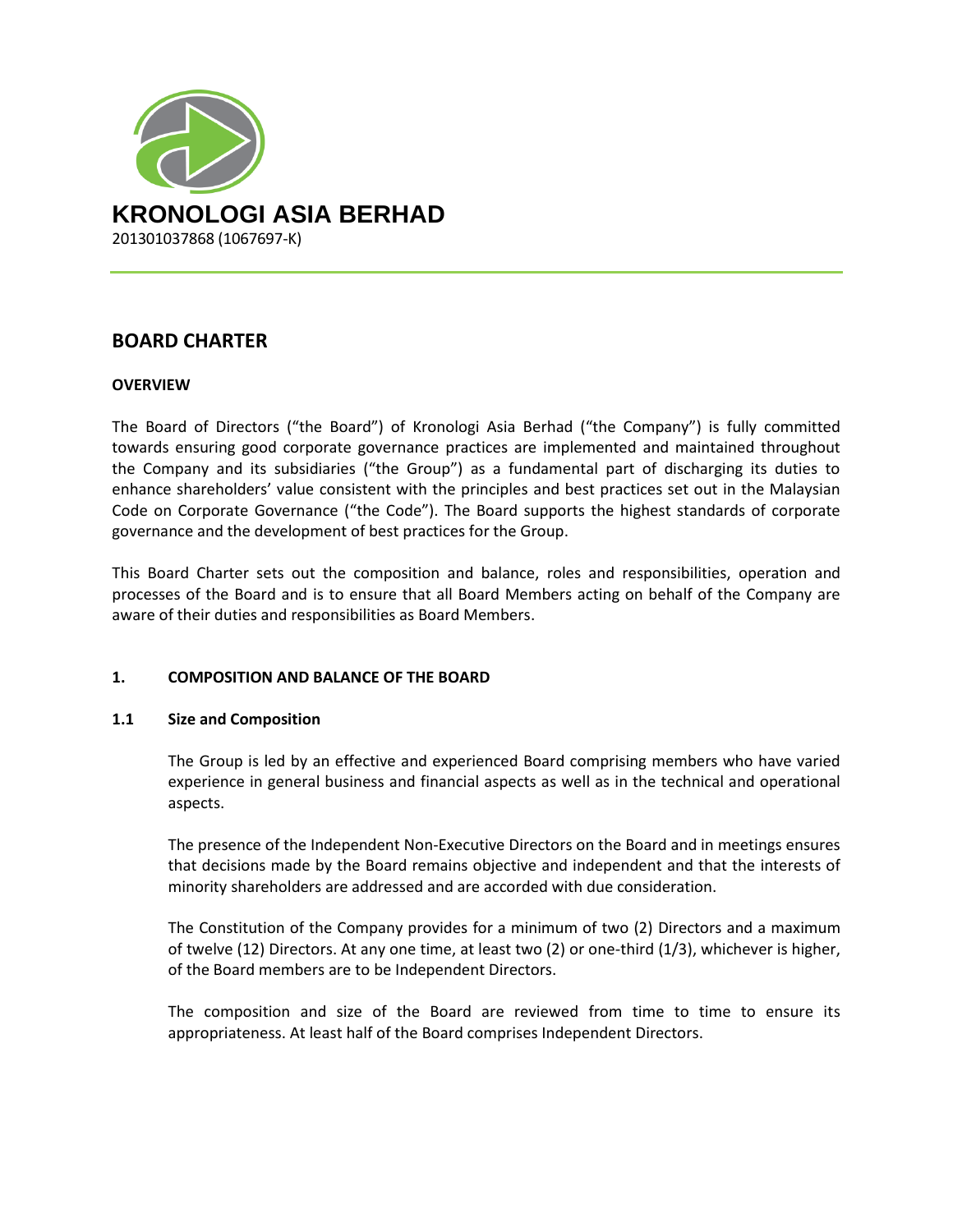### **1.2 Nomination and Appointments**

The members of the Board are appointed in a formal and transparent practice as endorsed by the Code. The Nomination Committee will make recommendations to the Board who will then go through the list of candidates identified and arrive at a decision on the appointment of the Director. The Company Secretary will then ensure that all appointments are properly made and that all legal and regulatory obligations are satisfied and complied with.

Appointment of Directors is based on objective criteria, merit and with due regard for diversity in skills, experience, age, cultural background and gender. The Board may utilise independent sources to identify a suitably qualified candidate.

All Board members shall notify the Chairman of the Board before accepting any new Directorship in other companies. The notification shall include an indication of the time that will be spent on the new appointment. The Chairman shall also notify the Board if he has any new directorship or significant commitments outside the Company.

#### **1.3 Re-election**

In accordance with the Company's Constitution, all Directors appointed by the Board are subject to re-election by the shareholders at the annual general meeting following their appointment. At least one-third (1/3) of the Directors, or if their number is not three or a multiple of three, then the number nearest to one third (1/3) are required to retire from office by rotation annually and shall be eligible for re-election at each annual general meeting and be eligible for re-election provided that all Directors shall retire at least once in every three (3) years.

### **1.4 Independence**

The presence of Independent Non-Executive Directors ensures that views, consideration, judgment and discretion exercised by the Board in decision-making remain objective and independent whilst assuring the interests of other parties such as minority shareholders are fully addressed and adequately protected as well as being accorded with due consideration.

The Board had appointed a Senior Independent Director who will also attend to any query or concern raised by shareholders.

#### **1.5 Tenure of Independent Director**

The tenure of an Independent Director shall not exceed a cumulative term of nine (9) years. However, upon completion of the nine (9) years, the Independent Director may continue to serve the Board subject to the Director's re-designation as a Non-Independent Director. In the event the Director is to remain designated as an Independent Director, the Board shall first justify and obtain shareholders' approval on a year-to-year basis through a two-tier voting process as set out in the Code.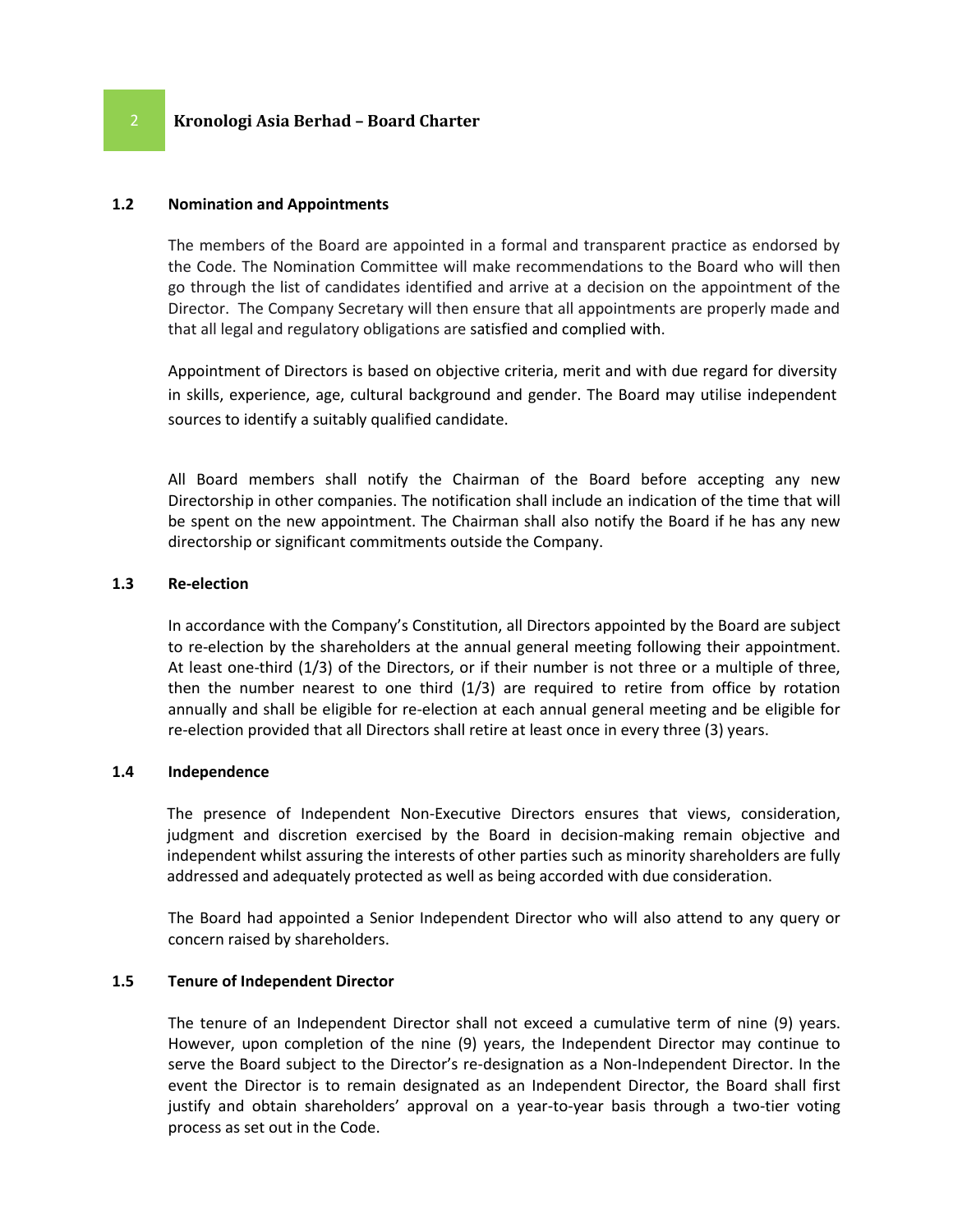#### **1.6 Evaluation of the Directors and the Board as a whole**

The Board recognises the importance of assessing the effectiveness of individual Directors, the Board as a whole and its Committees. The Nomination Committee is given the task to review and evaluate the individual Director's performance and the effectiveness of the Board and the Board's Committees on an annual basis. In assessing the suitability of candidates, considerations will be given to the competencies, commitment, contribution and performance.

The Nomination Committee is required to report annually to the Board an assessment of the Board's and its committees' performance. This will be discussed with the full Board. Every year, the Nomination Committee will evaluate each individual Director's contributions to the effectiveness of the Board and the relevant Board committees.

#### **2. ROLES AND RESPONSIBILITIES**

#### **2.1 Board Responsibilities**

The Group Chief Executive Officer ("GCEO") and Executive Directors together with management have the responsibility to manage the day-to-day operations of the business, implementation of Board policies and making strategic decisions for the expansion of the business. The Non-Executive Directors contribute their expertise and experiences to give independent judgment to the Board on issues of strategy, performance and resources including major policies, key directions and standards of conduct.

No individual or group of individuals dominates the Board's decision-making. Together, the Directors possess the wide range of business, commercial and financial knowledge, expertise and skills essential in the management and direction of a corporation with regional presence.

The Board maintains its focus on strategies, financial performance and critical business decisions, generally involving the following:-

- i. Formulating overall strategic direction, business plans of the Group, including major capital commitments.
- ii. Establishing annual financial budgets in line with the business plans.
- iii. Setting up the appropriate action plans geared towards achieving the business plans and budgets.
- iv. Reviewing and approving of new ventures, major acquisitions and disposal of undertakings and properties.
- v. Identifying principal risks and ensuring implementation of appropriate systems to manage and monitor significant financial and non-financial risks..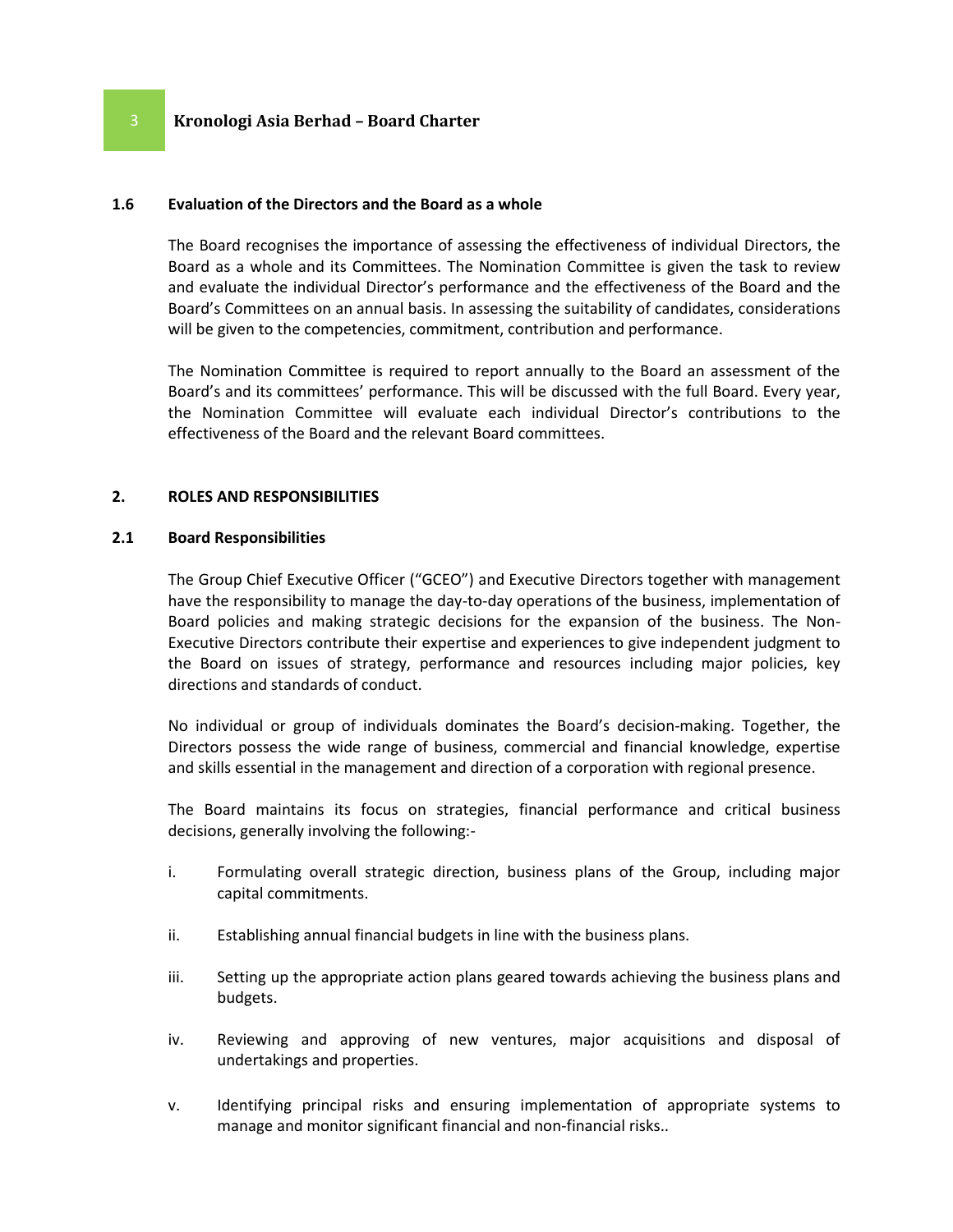- vi. Reviewing the adequacy and integrity of the Group's internal control systems, risk management and management information systems.
- vii. Establishing key performance indicators and ensuring that senior management has the necessary skills and experience for the orderly succession of the board and senior management.
- viii. Overseeing the development and implementation of the shareholder communications policy for the Company.

The Directors are required to declare their direct and indirect interests in the Company and related companies. The Directors are also responsible to declare whether they and/or any person(s) connected to them have any potential conflict of interest in any transaction and/or in any contract with the Company and/or any of its related companies. Any Director who has an interest in any related party transaction shall abstain from the Board's deliberation and voting and shall ensure that he or she and person(s) connected to him or her will abstain from voting on the related resolution.

#### **2.2 Accountability and Audit**

### **i. Financial Reporting**

The Board has overall responsibility for the quality and completeness of the financial statements of the Company and the Group, both on a quarterly and full year basis, and has a duty to ensure that those financial statements are prepared based on appropriate and consistently applied accounting policies, supported by reasonably prudent judgment and estimates and in accordance with the applicable financial reporting standards.

The Audit Committee plays a crucial role in assisting the Board to scrutinise the information for disclosure to shareholders to ensure material accuracy, adequacy and timeliness.

#### **ii. Internal Control and Risk Management**

The Board is responsible for maintaining a sound system of internal control to safeguard shareholders' investments and the Company's assets and for reviewing the adequacy and integrity of the system. The system of internal control covers not only financial controls but operational and compliance controls and risk management.

Risk management is an integral part of the Group's business operations and it is subject to periodic reviews by the Board. The Group has adopted a structured risk management framework with discussions involving different levels of management to identify and address risks faced by the Group.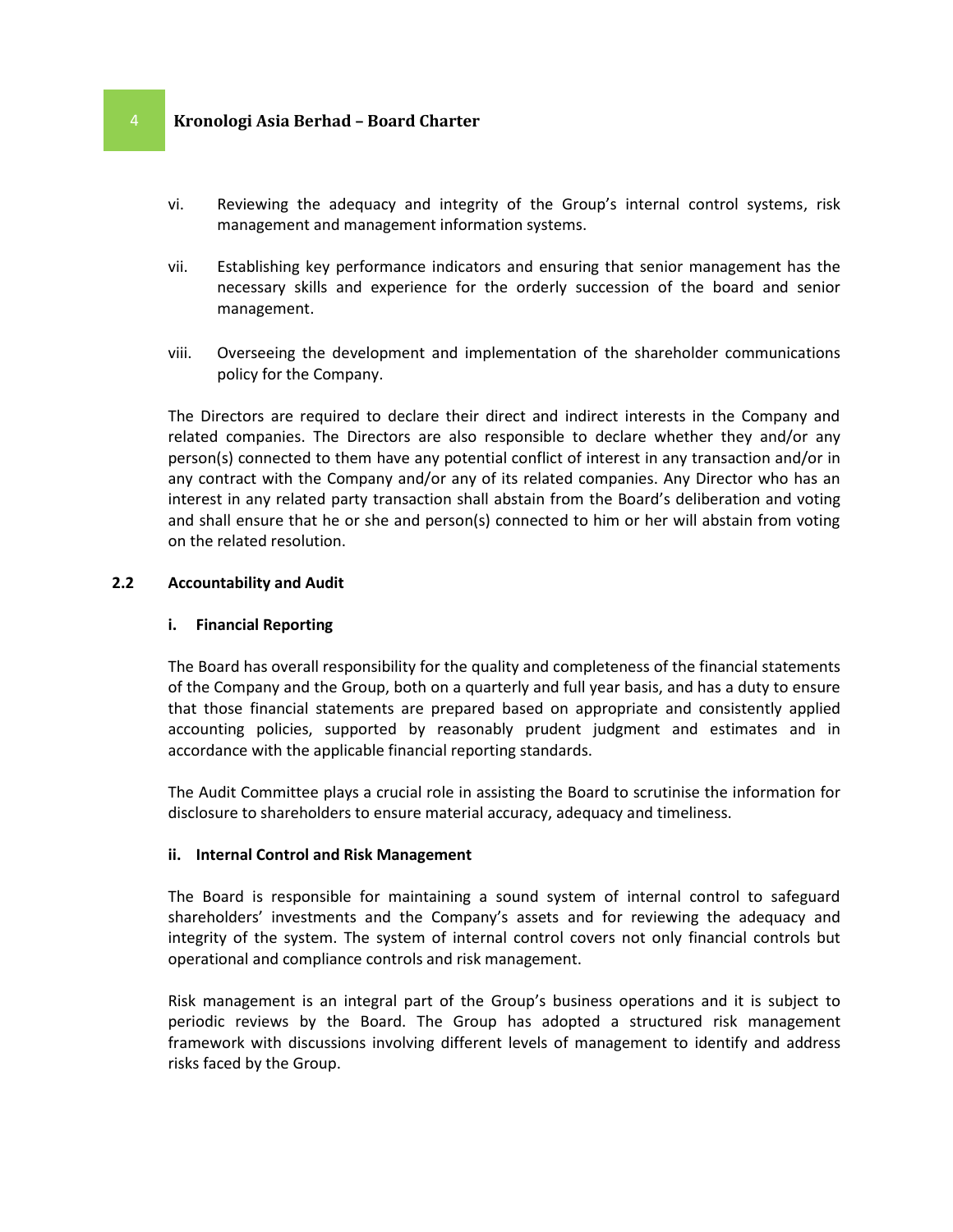The Management is responsible for implementing the processes for identifying, evaluating, monitoring and reporting of risks and internal control, taking appropriate and timely corrective actions as needed and for providing assurance to the Board that the processes have been carried out.

The Audit Committee has been entrusted by the Board to ensure the effectiveness of the Group's internal control systems. The activities of the outsourced Internal Auditors are reported regularly to the Audit Committee which provides the Board with the required assurance in relation to the adequacy and integrity of the Group's system of internal controls.

The Board recognises that identification, evaluation and management of significant risks faced by the Company are an on-going process. The improvement of the system of internal controls is an on-going goal and the Board maintains on-going commitment to strengthen the Company's control environment and processes.

The Company outsourced its internal audit function to an independent professional firm to help the Company to accomplish its goals by bringing an objective and disciplined approach to evaluate and improve the effectiveness of risk management, internal control, anti-corruption, whistle-blowing and governance processes.

#### **iii. Relationship with Auditors**

The Group has established a transparent and appropriate relationship with both the outsourced Internal Auditors and the External Auditors. Such relationships allow the Group to seek professional advice on matters relating to compliance and corporate governance. The internal audit function of the Group is outsourced to a third party. As is done by the External Auditors, Internal Auditors also have direct reporting access to the Board and the Audit Committee to ensure that issues highlighted are addressed independently, objectively and impartially without any undue influence on the Management.

The Company has put in place an Assessment Policy together with a formal annual performance evaluation of the Internal and External Auditors by the Audit Committee. The objective of the Internal and External Auditors Assessment Policy is to outline the guidelines and procedures for the Audit Committee to review, assess and monitor the performance, suitability, objectivity and independence of the Internal and External Auditors respectively.

# **2.3 Responsibilities of the Chairman and GCEO**

The Board ensures that the Chairman is a non-executive member of the Board. There is a clear division of responsibility between GCEO and the Chairman in order to provide for balance of power and authority. The former leads the Management of the Company and have overall responsibility for the operating units and the implementation of the Board's policies and decisions, whilst the latter is responsible for the orderly conduct and effectiveness of the Board in addition to facilitate constructive deliberation of matters in hand.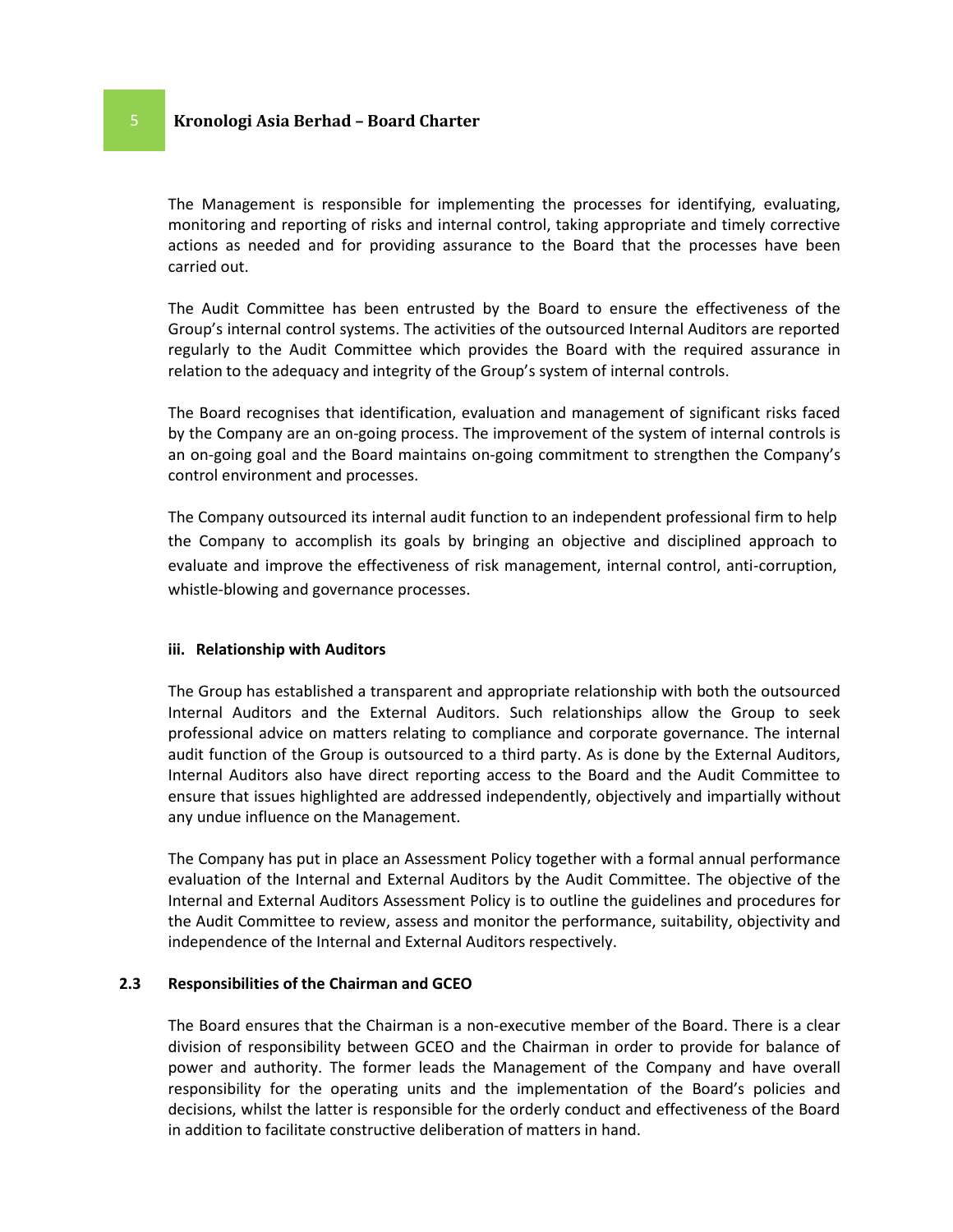The responsibilities of the Chairman, amongst others, are as follows:

- i. To provide leadership to the Board.
- ii. To oversee the effective discharge of the Board's supervisory role.
- iii. To facilitate the effective contribution of all Directors.
- iv. To conduct and chair Board Meetings and General Meetings of the Company.
- v. To manage Board communications and Board effectiveness and effective supervision over Management.
- vi. To ensure Board Meetings and General Meetings are in compliance with good conduct and best practices.
- vii. To ensure adequate time is allocated during Board Meetings for discussion of issues tabled to the Board for deliberation.
- viii. To promote constructive and respectful relations among Board members and between the Board and the Management.
- ix. To ensure that quality information to facilitate decision-making is delivered to the Board on timely manner.
- x. To represent the Company and/or Group, together with the GCEO, to external groups such as shareholders, creditors, consumer groups, local communities and federal, state, and local governments.

The responsibilities of the GCEO, amongst others, are as follows:

- i. To ensure the efficient and effective operation of the Group.
- ii. To manage the overall business and oversees the day-to-day management of the Group with all powers, discretions and delegations authorised, from time to time, by the Board.
- iii. To provide effective leadership to the entire workforce by establishing an honest and disciplined work culture that will result in productive output to deliver value to our shareholders as well as ensuring succession plans are in place through training and personal development of key staff in order that a healthy employer-employee relationship may be established towards a long term human capital development of the Group.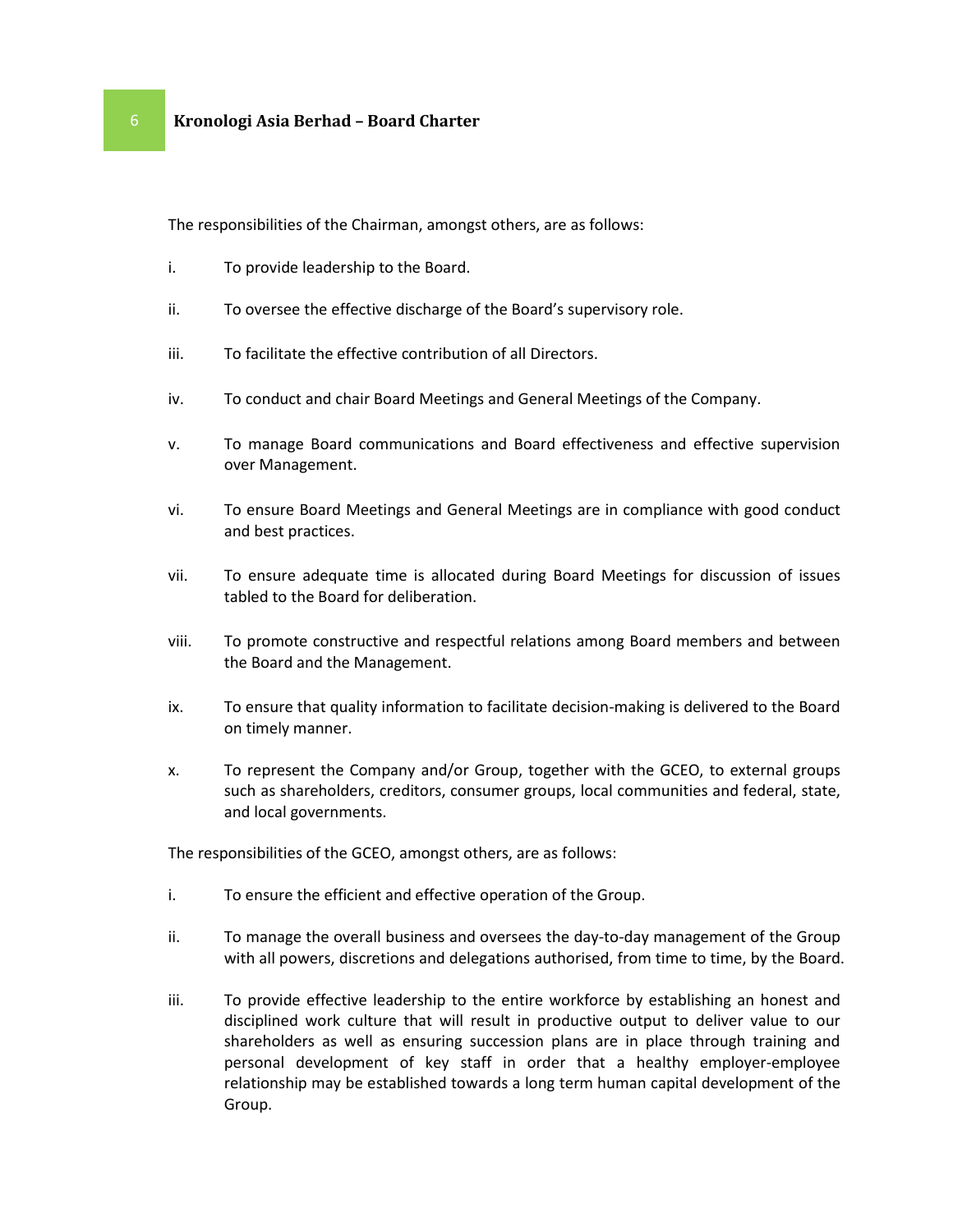- iv. To develop and recommend to the Board strategic business direction, plans and policies of the Group that leads to the creation of shareholder value.
- v. To develop and recommend to the Board the operational plans and annual budget that support the Company or Group's long-term strategy.
- vi. To ensure continuous improvement in the quality and value of the products and services provided by the Group.
- vii. To ensure that the Company or the Group achieves and maintains a satisfactory competitive position within its industry.
- viii. To formulate and oversee the implementation of major corporate policies.
- ix. To report to the Board periodically on the financial positions of the Group which include forecast results, market conditions and other developments as required from time to time.
- x. To serve as the chief spokesperson for the Group.
- xi. To be responsible for the financial management of the Company and/or Group and overseeing the handling of financial matters which include keeping proper accounts for prudent and economical administration, avoidance of waste and extravagance for efficient and effective use of all the resources.
- xii. To bring material matters to the attention of the Board in an accurate and timely manner.

### **2.4 Board Committees**

The Board may from time to time establish Committees as is considered appropriate to assist in carrying out its duties and responsibilities. The Board delegates certain functions to the following Committees to assist in the execution of its responsibilities:-

- i. Audit Committee
- ii. Nomination Committee
- iii. Remuneration Committee

The Committees shall operate under clearly defined terms of reference. The Committees are authorised by the Board to deal with and to deliberate on matters delegated to them within their terms of reference.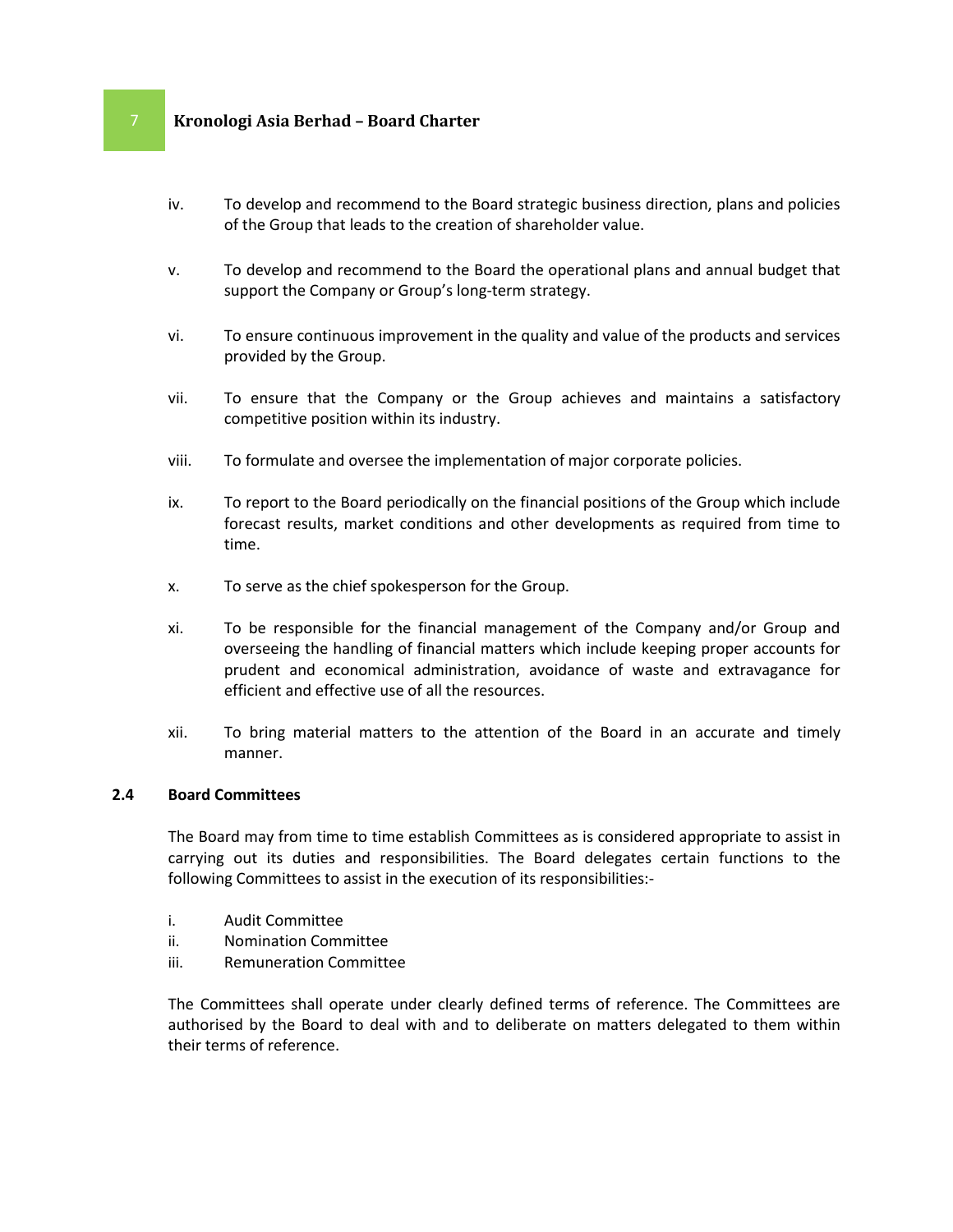# **2.5 Company Secretary**

The Board appoints the Company Secretary, who plays an important advisory role-, and ensures that the Company Secretary fulfils the functions for which he/she has been appointed.

The Company Secretary is a central source of information and advice to the Board and its Committees on issues relating to compliance with laws, rules, procedures and regulations affecting the Company.

The appointment and removal of the Company Secretary is a matter for the Board as a whole. The Board recognises the fact that the Company Secretary should be suitably qualified and capable of carrying out the duties required.

All Board Members, particularly the Chairman, have unrestricted access to the advice and services of the Company Secretary for the purposes of the Board's affairs and the business.

### **3. BOARD PROCESSES**

### **3.1 Board Meetings**

The Board meets at least four (4) times a year with additional meetings to be convened whenever necessary. The Directors receive notices of meetings typically at least five (5) business days prior to the date of the meetings, setting out the agenda for the meetings, complete with a full set of Board papers. The Board papers provide sufficient details of matters to be deliberated during the meetings and the information provided therein is not confined to financial data but includes also non-financial information, both quantitative and qualitative, which are deemed critical for the Directors' knowledge and information in arriving at a sound and informed decision. Where necessary, senior management and/or external professionals may be invited to attend these meetings to clarify and/or explain matters being tabled.

In the event a potential conflict of interest situation arises, the Director concerned is required to declare his interest and shall abstain from any deliberation and participation in respect of such resolution pertaining to the transaction. Unless his presence is needed in the meeting to provide information, he would be requested to recuse himself from the meeting.

To facilitate the Directors' time planning, an annual meeting calendar is prepared and circulated in advance of each new year. The calendar provides Directors with the scheduled dates for meetings of the Board and Board Committees, the annual general meeting as well as the closed periods for dealings in securities by Directors based on the targeted dates of announcements of the Group's quarterly results. The Directors are expected to attend every meeting whenever possible.

The Company Secretaries ensure that all Board and Board Committees meetings are properly convened, and those accurate and proper records of proceedings and minutes of meetings together with circular resolution passed are duly recorded and properly maintained at the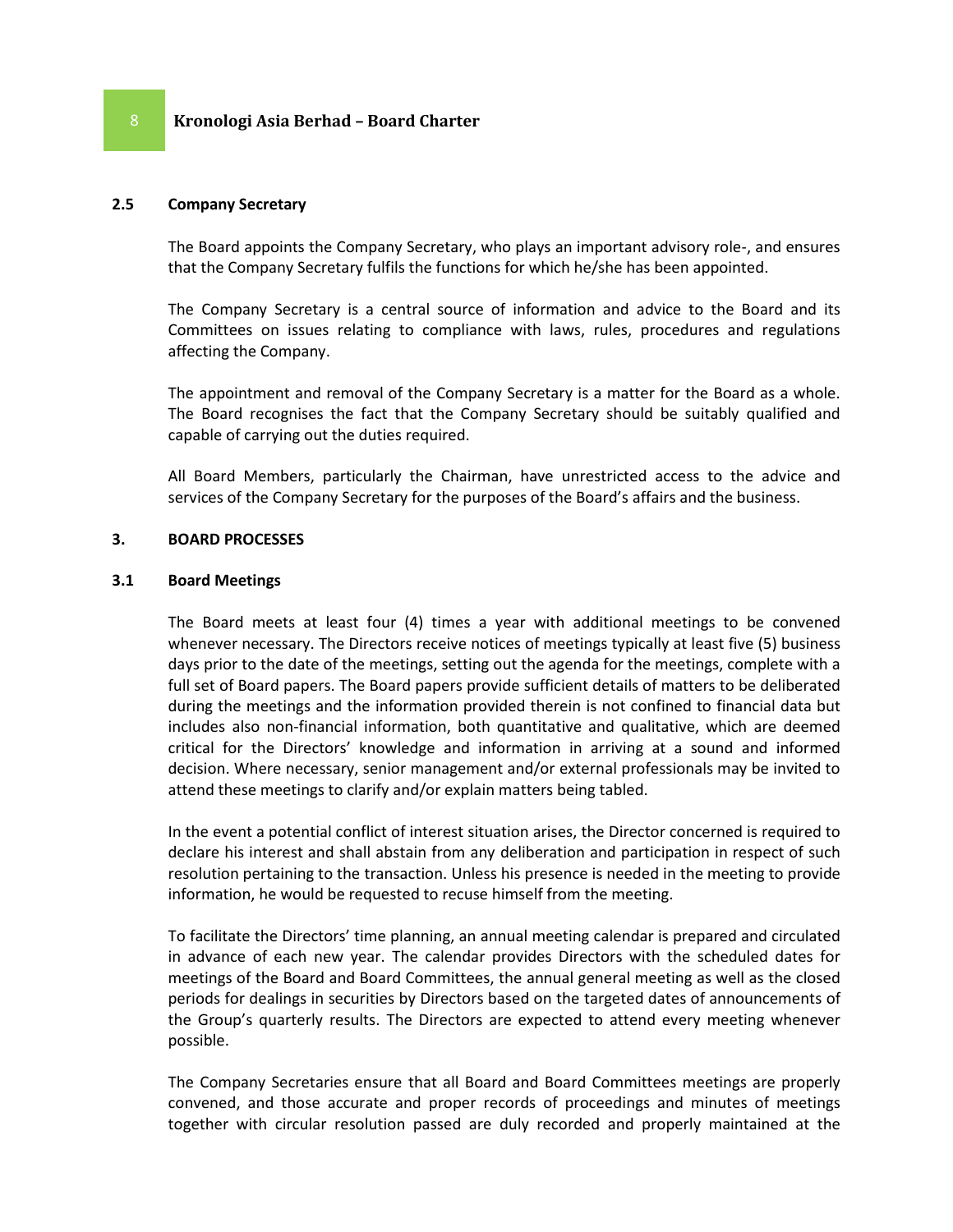registered office of the Company. The Company Secretary also serves notice to Directors on the closed periods for trading in the Company's shares, in accordance with Chapter 14 of the Listing Requirements.

#### **3.2 Directors' Training**

The Directors are encouraged to attend relevant seminars and training programmes to equip themselves with the knowledge to effectively discharge their duties as Directors. In addition, individual directors are responsible for determining their continuous training needs to keep abreast of changes in both the regulatory and business environments as well as new developments in the industry within which the Group operates.

The Board will assess the training needs of the Directors and ensure Directors have access to continuing education programmes. The Board shall disclose in the Annual Report the training attended by the Directors.

#### **3.3 Directors' Remuneration**

The Board through the Remuneration Committee establishes formal and transparent remuneration policies and procedures to attract and retain Directors. The Remuneration Committee has written Terms of Reference which details its authority and duties and the Terms of Reference is published on the Company's website.

The Directors' remuneration is structured so as to link rewards to their corporate and individual performance. The Board recognises that levels of remuneration must be sufficient to attract, retain and motivate the Directors of the quality and calibre required to manage the business of the Company and to align the interest of the Directors with those of the shareholders.

The Board will determine the level of remuneration of Board Members, taking into consideration the recommendations of the Remuneration Committee for the Executive Board Members.

Non-executive Directors will be paid a basic fee as ordinary remuneration and will be paid a sum based on their responsibilities in committees and the Board, their attendance and/or special skills and expertise they bring to the Board. The fee shall be fixed in sums and not by a commission on or percentage of profits or turnover.

The Remuneration Policy sets out the remuneration for the Board and the Remuneration Committee to determine the remuneration of Directors and/or senior management of the Company which takes into account the demands, complexities and performance of the Company as well as skills and experience required. The Remuneration Policy will be periodically reviewed by the Board and is published on the Company's website.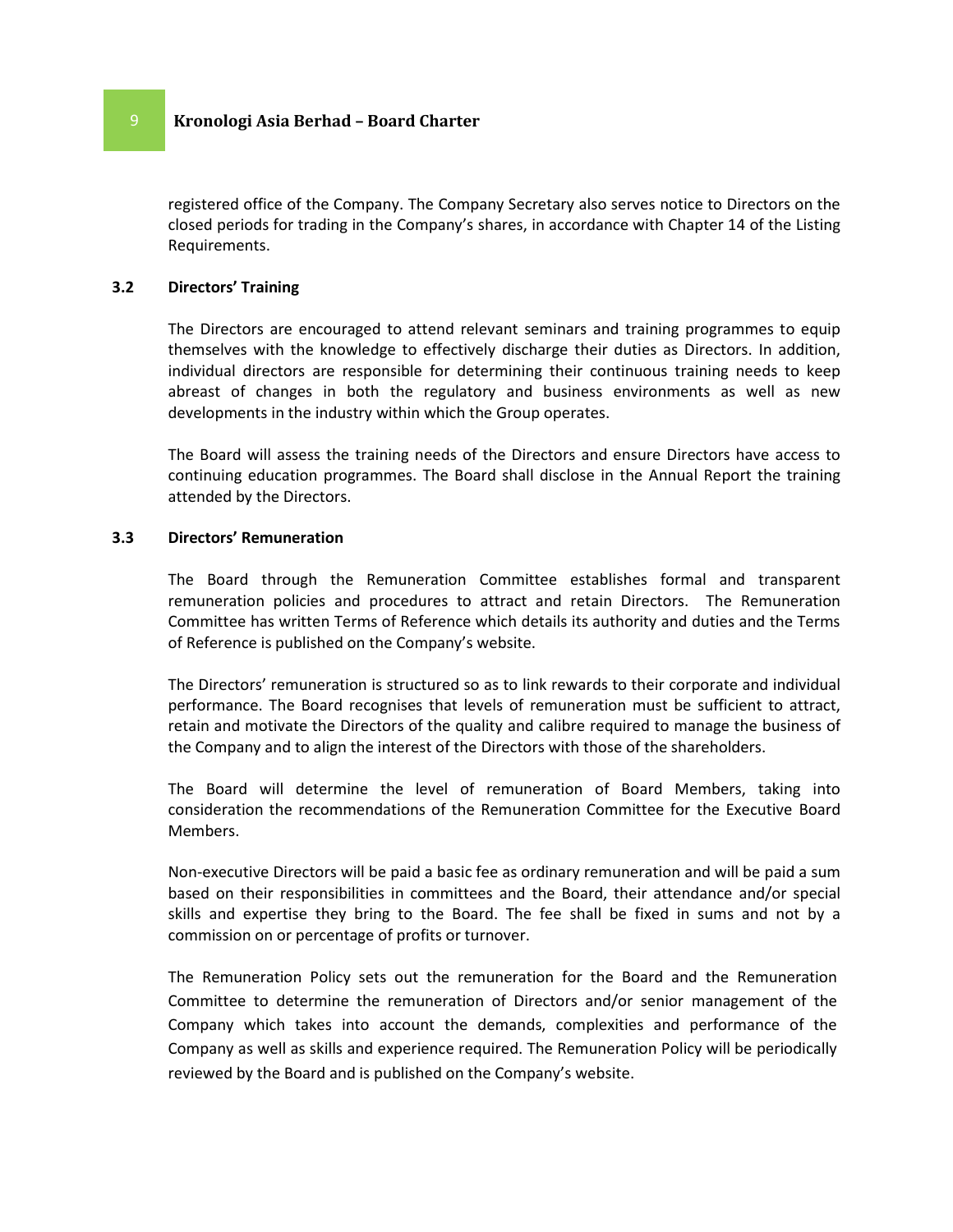#### **3.4 Access to Information and Independent Advice**

The Directors have unrestricted access to information from the Management, the Company Secretary, the outsourced Internal Auditors as well as the External Auditors of the Group in furtherance of their duties. If the need arises, they are free to obtain independent professional advice at the Company's expense.

### **3.5 Investor Relations and Shareholder Communication**

The Board values the importance of the dissemination of information on major developments of the Group to the shareholders, potential investors and the general public in a timely and equitable manner. Quarterly results, announcements, annual reports and circulars serve as primary means of dissemination of information so that the shareholders are constantly kept abreast of the Group's progress and development. The Company's corporate website at [www.kronologi.asia](http://www.kronologi.asia/) serves as one of the most convenient ways for shareholders and members of the public to gain access to corporate information, news and events relating to the Group.

The Board will ensure that the general meetings of the Company are conducted in an efficient manner and serve as a mode in shareholders communications. These include the supply of comprehensive and timely information to shareholders and the encouragement of active participation at the general meetings.

The Annual General Meeting ("AGM") remains as a principal forum used by the Group for communication with its shareholders. During the AGM, shareholders are accorded time and opportunity to query the Board on the resolutions being proposed and also matters relating to the performance, developments within and the future direction of the Group. Shareholders are also invited to convey and share their inputs with the Board. Where applicable, the Board will also ensure that each item of special business that is included in the notice of meeting is accompanied by a full written explanation of that resolution and its effects to facilitate the understanding and evaluation of it.

The Board must ensure that the conduct of a virtual general meeting (fully virtual or hybrid) support meaningful engagement between the Board, senior management and shareholders. This includes having in place the required infrastructure and tools to support among others, a smooth broadcast of the general meeting and interactive participation by shareholders. This provides the opportunity for shareholders to have real-time interaction with the board and senior management including responses to any questions or remarks posed.

#### **4. ANTI-BRIBERY AND ANTI CORRUPTION POLICY**

The Anti-Bribery and Anti-Corruption Policy applies to all employees (whether temporary, contractual or permanent), Directors and Business Associates of the Group. They are expected to carry out their duties with the utmost integrity, grounded on sound moral and ethical principles.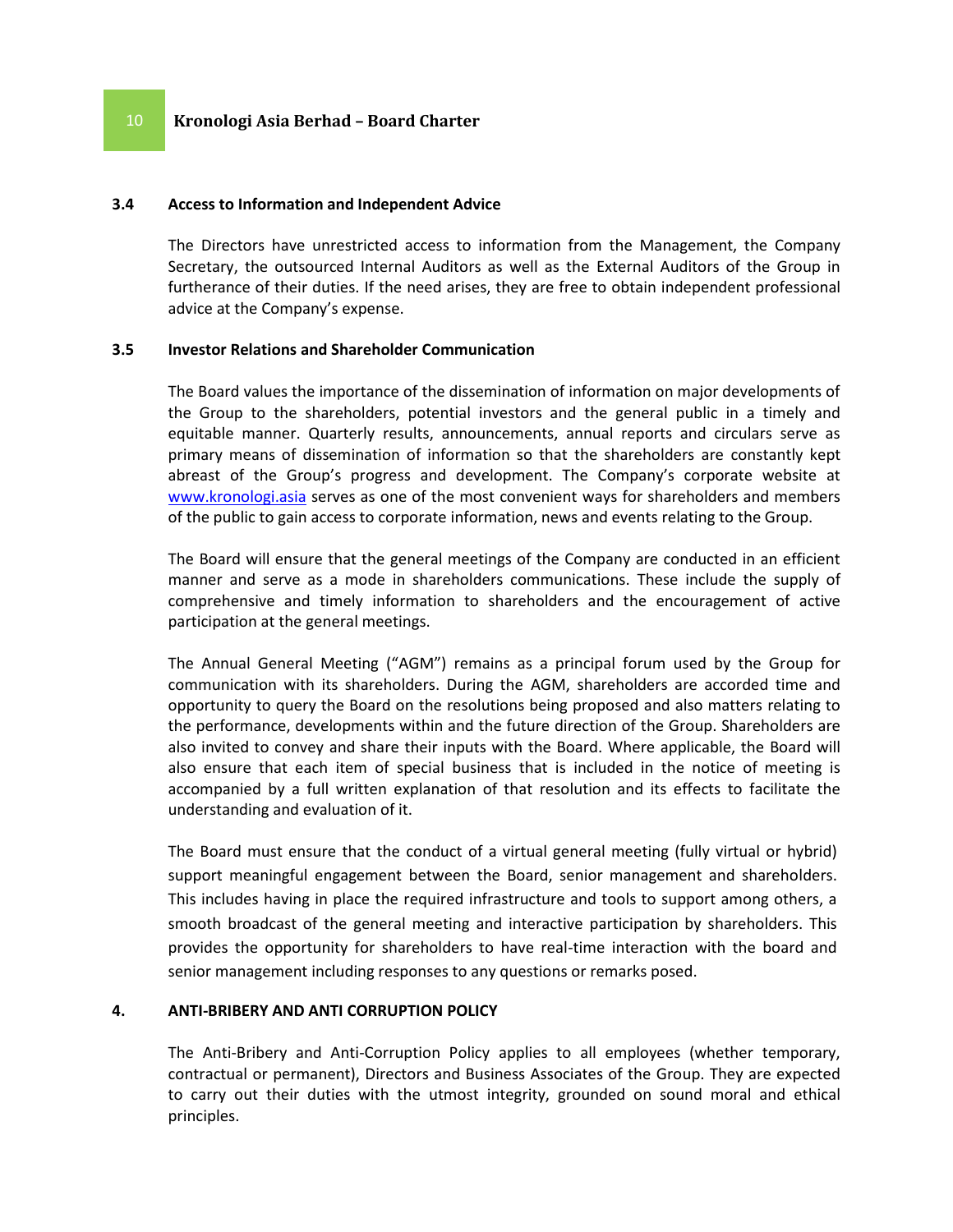The Board will review the Anti-Bribery and Anti-Corruption Policy periodically to ensure its effectiveness and consistency with the governing legislation and regulatory requirements. This Policy is published on the Company's website.

### **5. WHISTLE BLOWING POLICY**

The Whistle Blowing Policy serves to provide an avenue for all employees of the Group and members of the public to raise concerns or disclose any improper conduct within the Group and to take appropriate action to resolve them effectively.

The Board will review the Whistle Blowing Policy periodically and it is published on the Company's website.

#### **6. CODE OF ETHICS AND CONDUCT**

All Directors and employees of the Group in exercising and/or discharging their powers or duties shall comply with all applicable laws, rules and regulations including the constitution of the Group. The core areas of conduct include the following:-

- i. Compliance at all times with the Code of Ethics and Conduct and the Board Charter.
- ii. Observe high standards of corporate governance at all times.
- iii. Observe high standards of business, professional and ethical conduct, and to refrain from offering, giving to or receiving any gifts and any other form of benefits (in kind, cash, advantages and/or favour etc) from persons or entities who deal with the Company where such gift or benefit would reasonably be expected to influence the performance of their duties in any aspect.
- iv. Adhere to the principles of selflessness, integrity, objectivity, accountability, openness, honesty and leadership, including fair dealing and the ethical handling of conflicts of interest.
- v. Not misuse information gained in the course of duties for personal gain or for political purposes.
- vi. Uphold accountability and act in good faith and in the best interests of the Company and the Group.
- vii. Ensure the protection of the Company's legitimate business interests including corporate opportunities, assets and confidential information.
- viii. Ensure full, fair, accurate, timely and understandable disclosure.